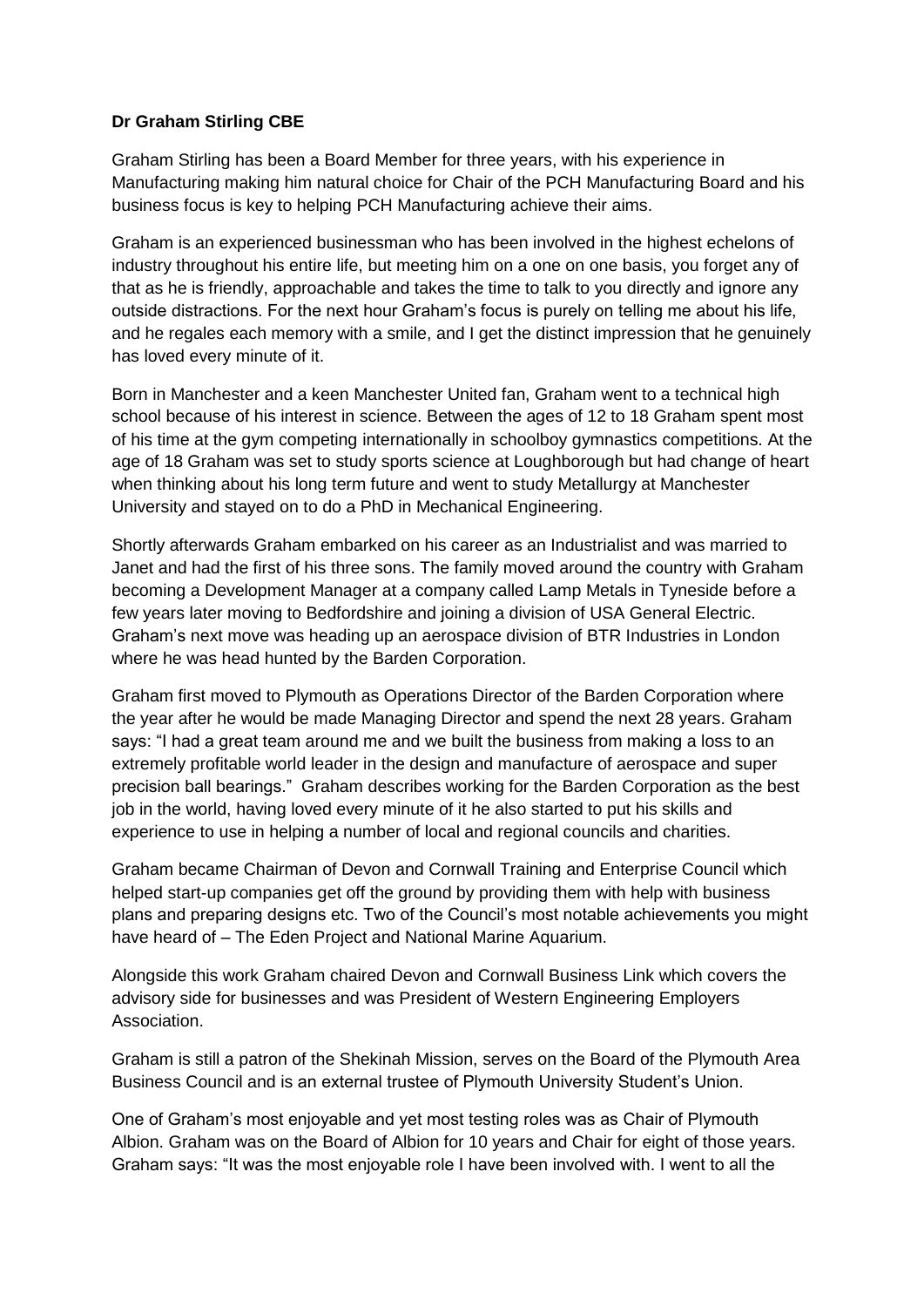home games and was extremely proud to represent the club in away games. Some of my proudest moments with the club were representing the club within the Championship at the RFU Twickenham meetings and it was an honour to be Chair of such an amazing club. I ran the Barden Corporation, a multimillion pound company for 28 years and slept like a baby but with Albion I had many a sleepless night about where our funding would be coming from."

In 2013 Graham joined the PCH Board after meeting the then CEO Clive Turner in his previous roles through the city and through his association with Plymouth Albion. Graham initially met Clive and Elaine for an informal discussion, with Graham admitting it was a sector he had little knowledge of and had little contact with.

"I wasn't really sure it was for me, but I went along to the meeting out of courtesy. Clive took me around North Prospect on our first meeting. It was absolutely mind blowing. I had read about it in the paper but I had not seen the level of regeneration that was taking place. My decision to join the Board was made that day based on what I had seen and the impact that PCH were having on people's lives.

"I was so impressed with the improvement of the existing homes through the Decent Homes Programme, but what came across was that it wasn't just about housing, it was about improving neighbourhoods and people's lives."

When asked what he thought he could bring to the Board, Graham tells me: "I have broad business experience working in the private and public sector. One of the areas I thought I could help with and that interested me was the PCH Manufacturing business. I wanted to be involved with the strategic direction of Manufacturing – growing the business but retaining the core values and our sense of social purpose. I could also bring a strong regional and national network of contacts that I could use for the success of the business."

How about being on a Board of Plymouth's largest social landlord - surely he had a lot to learn I ask him? "It was definitely a learning curve. I had very little knowledge of the Housing Sector so to join a business with 15,000 homes I was amazed that we weren't just a landlord and the homes weren't numbers on a spreadsheet. We were a part of the communities we worked in – we go way beyond a landlord role – I hadn't appreciated the scope that we go to in the community to help people and that was something that resonated with me and made me proud to be a part of it.

"I also hadn't quite appreciated the level of regulation that we're governed by. In one respect its good because it helps us to maintain a strong standard within PCH but on the other hand it can be quite constraining. I have been surprised by the fluctuations in funding streams that are driven by Government policy which means we have to constantly review how we drive the business forward. It has taught me to be more innovate in our dealings and to truly stand on our own two feet and make the best use of the assets we have to help the needs of the people of Plymouth.

"We aim to build 750 homes in the next 5 years and the creativity in the business plan to bring that about is testament to the skills of those on the Board, the management team and every single member of staff within PCH."